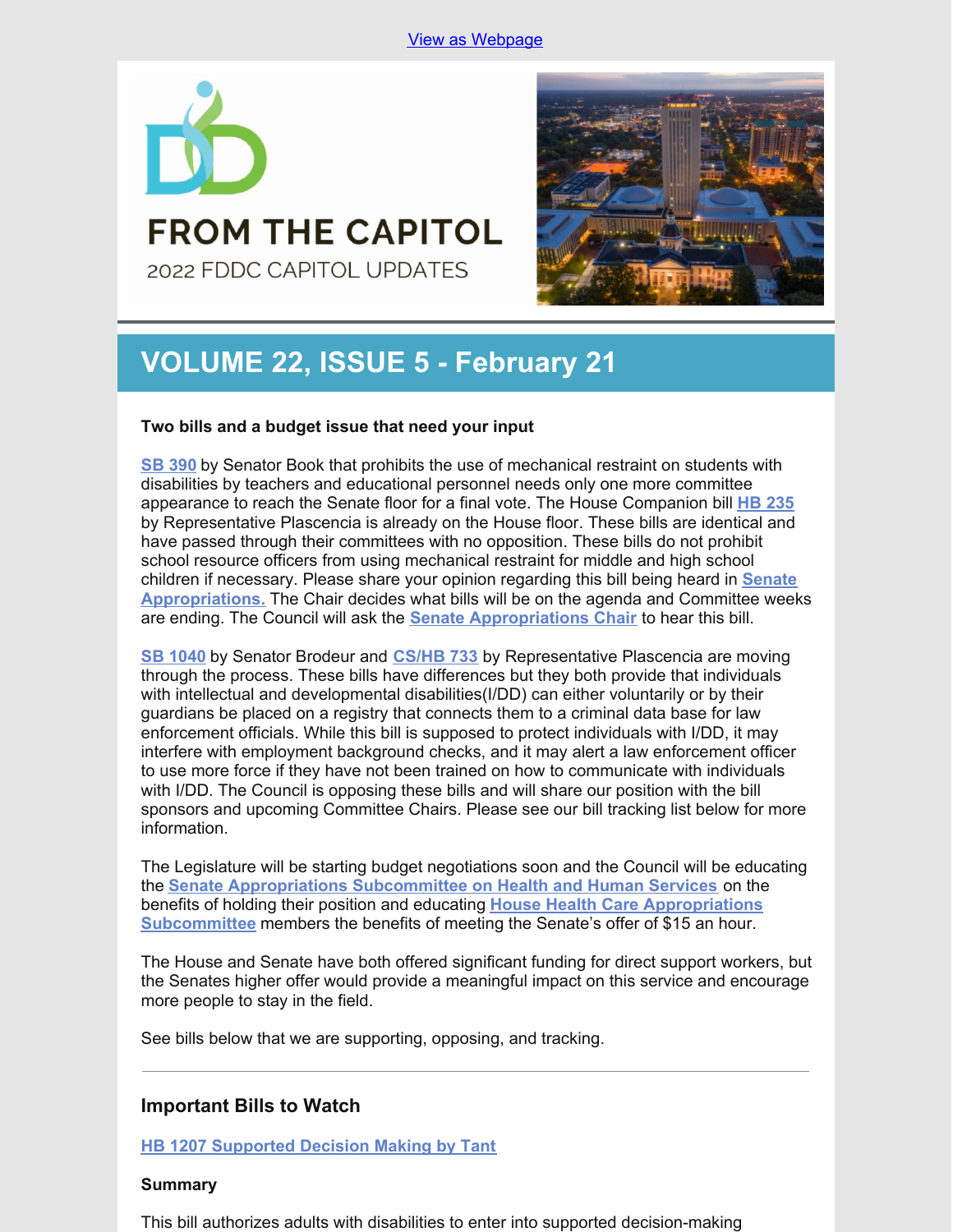agreements. Requires documentation of any effort to use decision-making options before seeking a guardian advocate, including entering into a supported decision-making agreement under s. 393.121, a durable power of attorney under chapter 709, or an advance directive under chapter 765. And prohibits use of such agreements as evidence of incapacity. The bill provides criteria for supporters; provides requirements for supported decision making agreements; and authorizes adults with disabilities who have guardian advocates to start supported decision-making agreements if approved by their guardian advocate. The bill revises requirements for petitions to appoint guardian advocates. **The Council supports this bill.**

## **Actions**

01/05/22 HOUSE - Filed 01/12/22 HOUSE - Referred to Children, Families & Seniors Subcommittee; Civil Justice & Property Rights Subcommittee; Health & Human Services Committee 01/25/22 HOUSE - Favorable with CS by Children, Families & Seniors Subcommittee; 15 Yeas, 0 01/26/22 HOUSE - ComCommittee Substitute Text (C1) Filed 01/28/22 HOUSE - Now in Civil Justice & Property Rights Subcommittee

## **Similar Bills**

**SB 1772 Supported Decision Making for Adults with [Disabilities](https://www.myfloridahouse.gov/Sections/Bills/billsdetail.aspx?BillId=76242&) by Torres, Jr.**

01/12/22 SENATE - Referred to Children, Families, and Elder Affairs; Appropriations; Rules.

## **SB 1704 Social Services Estimating [Conference](https://www.myfloridahouse.gov/Sections/Bills/billsdetail.aspx?BillId=76170) by Ausley**

#### **Summary**

This bill requires the Social Services Estimating Conference to develop The Social Services Estimating Conference shall develop information related to the iBudget system for the home-based and community-based Medicaid waiver services program and must include iBudget enrollment, the number of current waiver recipients, the size of the waiting list, the utilization rate of program services, and expenditure information that the conference determines is needed to plan for and project future budgets and the drawdown of federal matching funds. **The Council supports this bill.**

## **Actions**

01/07/22 SENATE - Filed 01/12/22 SENATE - Referred to Children, Families, and Elder Affairs; Appropriations Subcommittee on Health and Human Services; Appropriations

## **Identical Bills**

**HB 1569 Social Services Estimating [Conference](https://www.myfloridahouse.gov/Sections/Bills/billsdetail.aspx?BillId=76559&) by Smith (C)**

01/16/22 HOUSE - Now in Health Care Appropriations Subcommittee

**HB 235 Restraint of Students with Disabilities in Public Schools by Plasencia [CoSponsors:](https://www.myfloridahouse.gov/Sections/Bills/billsdetail.aspx?BillId=73355) Eskamani, Morales, Tant**

## **Summary**

This bill prohibits school personnel from using mechanical restraint on students with disabilities. This does not apply to school resource officers, school safety officers, school guardians, or school security guards as described in s. 1006.12, who may use mechanical restraint in the exercise of their powers and duties to restrict students in grades 6 through 12. **The Council supports this bill.**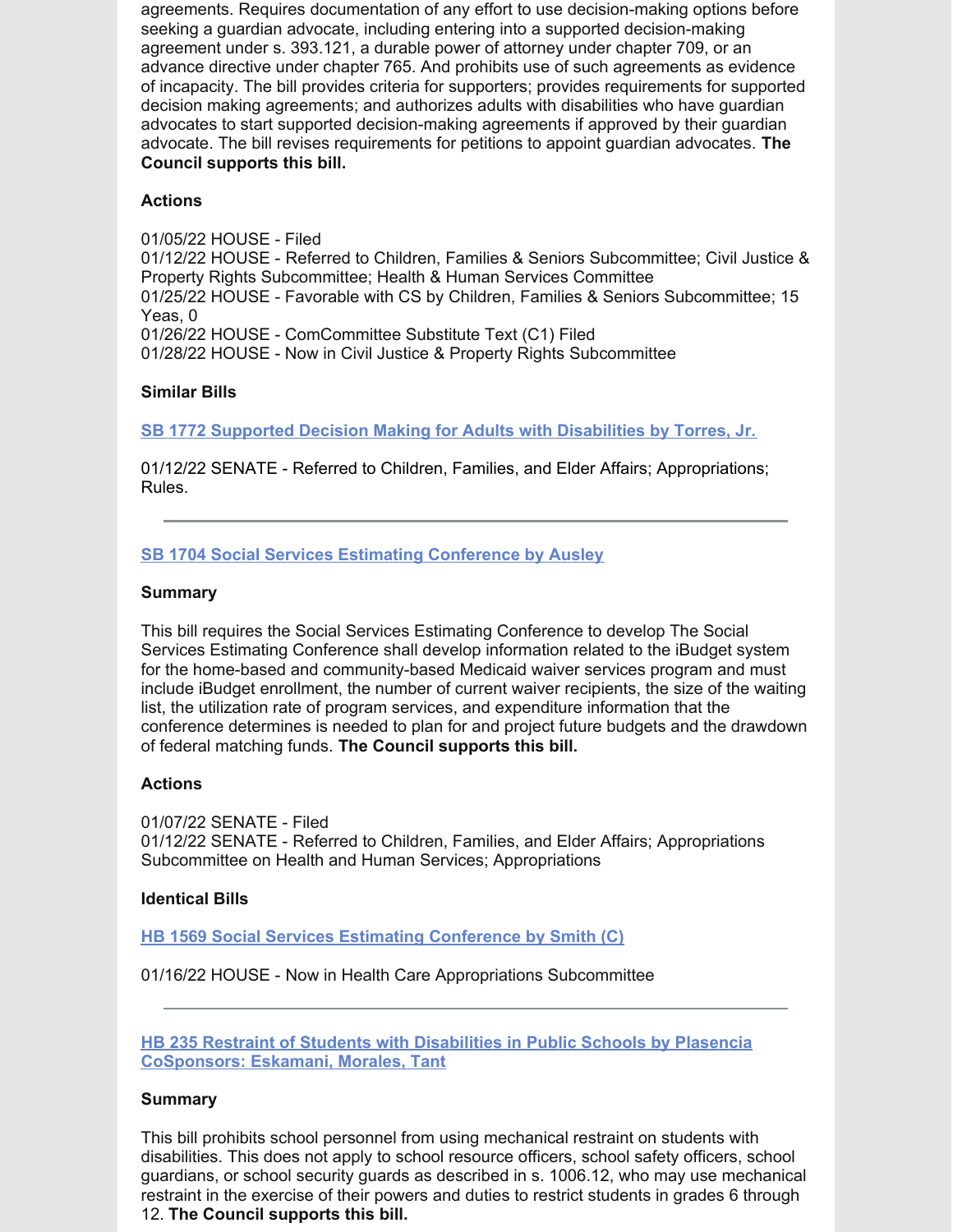## **Actions**

10/06/21 HOUSE - Filed.

10/22/21 HOUSE - Referred to Early Learning & Elementary Education Subcommittee; Secondary Education & Career Development Subcommittee; Education & Employment **Committee** 

01/13/22 HOUSE - Favorable by Early Learning & Elementary Education Subcommittee; 17 Yeas, 0 Nays

01/27/22 HOUSE - Favorable by Secondary Education & Career Development Subcommittee; 15 Yeas, 0 Nays

HOUSE Now in Education & Employment Committee

02/01/22 HOUSE - Favorable by Education & Employment Committee; 19 Yeas, 0 Nays HOUSE - Placed on Calendar, on 2nd reading

## **Identical Bills**

**SB 0390 Restraint of Students with [Disabilities](https://www.myfloridahouse.gov/Sections/Bills/billsdetail.aspx?BillId=73330&) in Public Schools by Book**

02/16/22 SENATE - Subcommittee Recommendation: Favorable by Appropriations Subcommittee on Education; 8 Yeas, 0 Nays 02/17/22 SENATE - Now in Appropriations

**HB 15 Children with Developmental Delays by Tant and Hawkins [\(CO-SPONSORS\)](https://www.myfloridahouse.gov/Sections/Bills/billsdetail.aspx?BillId=73025) Arrington; Benjamin; Driskell; Eskamani; Goff-Marcil; Hunschofsky; Joseph; Learned; Morales; Plasencia; Skidmore; Toledo; Valdés; Williams; Woodson**

## **Summary**

This bill revises definition of term "exceptional student" to include additional students with developmental delays ages birth through 9 years or through the student's completion of grade 2, whichever occurs first(current law includes up to age 5). **The Council supports this bill.**

## **Actions**

07/21/21 HOUSE - Filed. 09/17/21 HOUSE - Referred to Early Learning & Elementary Education Subcommittee; PreK-12 Appropriations Subcommittee; Education & Employment Committee 01/19/22 HOUSE - Favorable by Early Learning & Elementary Education Subcommittee; 13 Yeas, 0 Nays 02/03/22 HOUSE - Favorable by PreK-12 Appropriations Subcommittee; 13 Yeas, 0 Nays HOUSE - Now in Education & Employment Committee

## **Identical Bills**

**SB 0236 Children with Developmental Delays by Jones [\(CO-SPONSORS\)](https://www.myfloridahouse.gov/Sections/Bills/billsdetail.aspx?BillId=73164&) Ausley; Powell; Berman; Taddeo**

02/16/22 SENATE - Subcommittee Recommendation: Favorable by Appropriations Subcommittee on Education; 8 Yeas, 0 Nays 02/17/22 SENATE - Now in Appropriations

**HB 155 Certificates of Completion by Valdes [\(CO-SPONSORS\)](https://www.myfloridahouse.gov/Sections/Bills/billsdetail.aspx?BillId=73206) Benjamin; Hart; Morales**

## **Summary**

This bill provides students who have been awarded certificate of completion are eligible to enroll in workforce education programs. The bill also requires identification of such programs by Charter Technical Career Centers and the bill requires students who will be awarded certificate of completion to be advised of their educational options. **The Council**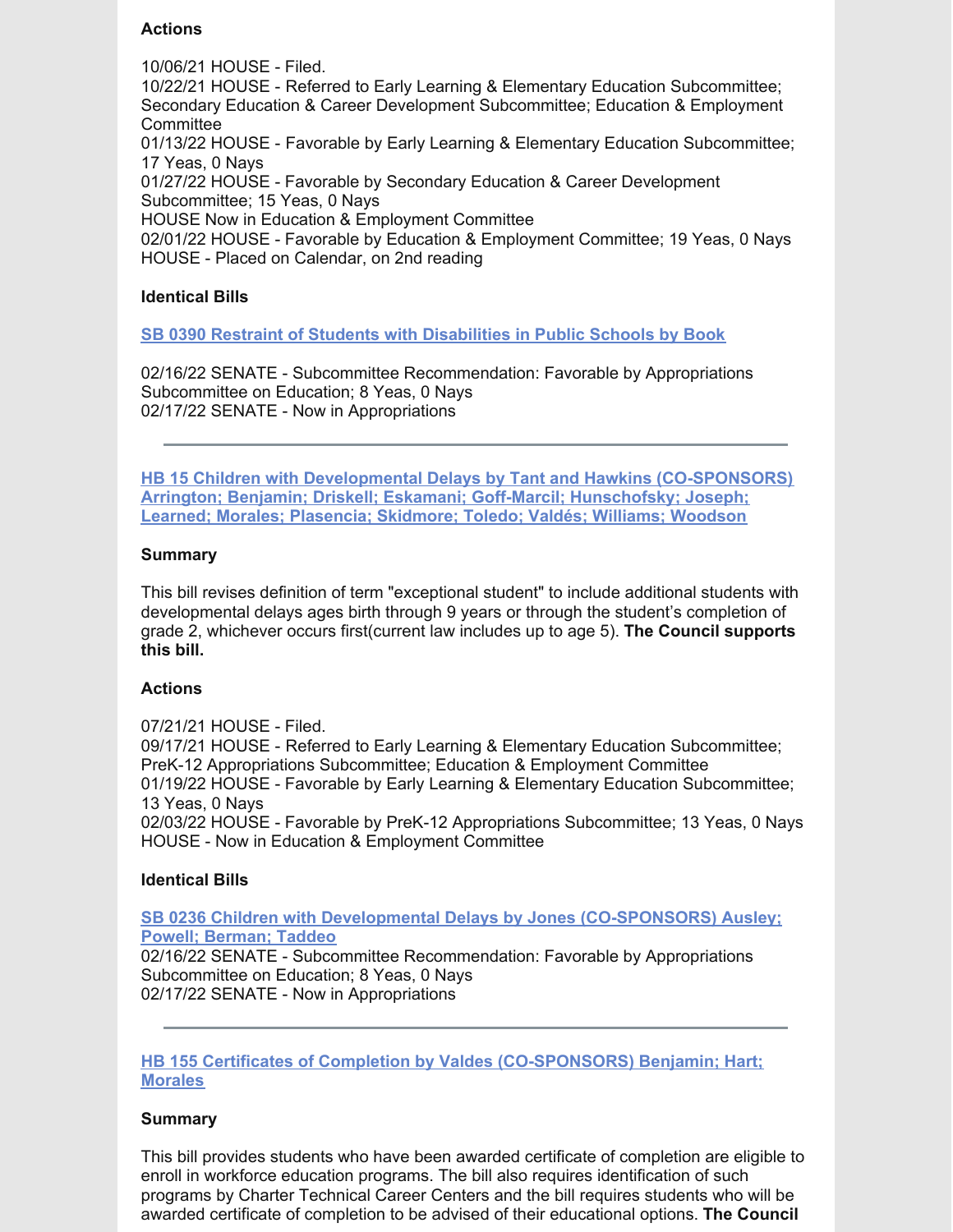#### **supports this bill.**

## **Actions**

09/21/21 HOUSE - Filed. 09/29/21 HOUSE - Referred to Secondary Education & Career Development Subcommittee, Education & Employment Committee 01/27/22 HOUSE - Favorable by Secondary Education & Career Development Subcommittee; 15 Yeas, 0 Nays HOUSE - Now in Education & Employment Committee

## **Identical Bills**

**SB 1068 Certificates of [Completion](https://www.myfloridahouse.gov/Sections/Bills/billsdetail.aspx?BillId=75103&) by Jones** 02/02/22 SENATE - Now in Commerce and Tourism

## **SB 1040 Registry of Persons with Special Needs by [Brodeur-linked](https://www.myfloridahouse.gov/Sections/Bills/billsdetail.aspx?BillId=74991) to SB 1042**

## **Summary**

This bill is cited as the "Protect Our Loved Ones Act" and requires the Agency for Persons with Disabilities to develop and maintain a database, to be known as the Registry of Persons with Special Needs, of persons who may have developmental, psychological, or other disabilities or conditions that may be relevant to their interactions with law enforcement officers. Parents, guardians, and caregivers may enroll in the registry a person of any age with any type of developmental, psychological, or other disability or condition, including, but not limited to, autism spectrum disorder, Alzheimer's disease, dementia, bipolar disorder, and Down syndrome. Persons may also enroll themselves if they are 18 years of age or older.

The Department of Law Enforcement shall provide information from the registry to law enforcement officers to assist officers in the performance of their official duties. The registry shall provide such relevant information to a law enforcement officer engaged in his or her official duties upon an officer's request made through the Florida Crime Information Center.

*HB 733 became a proposed committee bill PCS733 and changed considerably HB 733 has been replaced with PCS 733. Now, instead of an APD list, if an individual receives the "D" identifier on his or her identification card, such information shall be included through the Driver and Vehicle Information Database and available through the Florida Crime Information Center system. This could interfere with an individual's employment by being on a criminal database and there doesn't appear to be a way to get off the criminal database.* **The Council is opposing this bill.**

## **Actions**

11/23/21 SENATE - Filed.

12/13/21 SENATE - Referred to Children, Families, and Elder Affairs; Appropriations Subcommittee on Health and Human Services; Appropriations

02/08/22 SENATE - Favorable with CS by Children, Families, and Elder Affairs; 7 Yeas, 1 Nay

02/09/22 SENATE - Committee Substitute Text (C1) Filed

02/11/22 SENATE - Now in Appropriations Subcommittee on Health and Human Services 02/17/22 SENATE - On Committee agenda - Appropriations Subcommittee on Health and Human Services, 02/22/22, 9:00 am, 412 K

## **Identical Bills**

**HB 0733 Registry of Persons with Special Needs by [Plasencia](https://www.myfloridahouse.gov/Sections/Bills/billsdetail.aspx?BillId=75034&)**

02/16/22 HOUSE - Favorable by Infrastructure & Tourism Appropriations Subcommittee; 13 Yeas, 0 Nays HOUSE Now in Health & Human Services Committee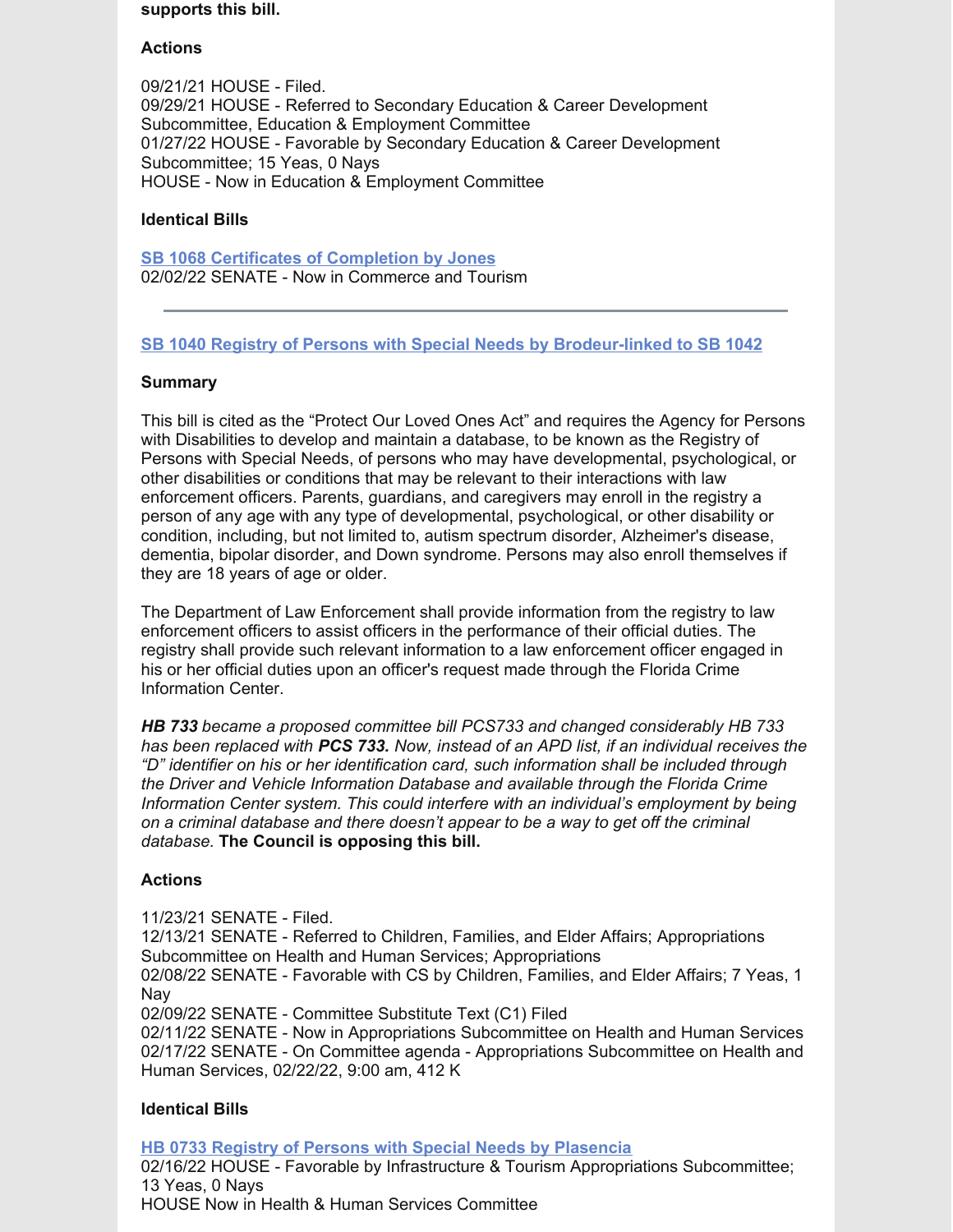#### **Linked Bills**

#### **SB 1042 Public [Records/Registry](https://www.myfloridahouse.gov/Sections/Bills/billsdetail.aspx?BillId=74990&) of Persons with Special Needs by Brodeur**

#### **Summary**

This bill provides an exemption from public records requirements for all records, data, information, correspondence, and communications relating to the enrollment of persons in the registry of persons with special needs and authorizes law enforcement agencies, county emergency management agencies, and local fire departments to further disclose confidential and exempt information under certain circumstances. The bill provides for future legislative review and repeal of the exemption if there is a statement of public necessity.

#### **Actions**

11/23/21 SENATE - Filed 12/13/21 SENATE - Referred to Children, Families, and Elder Affairs; Appropriations Subcommittee on Health and Human Services; Appropriations 02/08/22 SENATE - Favorable with CS by Children, Families, and Elder Affairs; 8 Yeas, 0 **Navs** 02/09/22 SENATE - Committee Substitute Text (C1) Filed 02/11/22 SENATE - Now in Appropriations Subcommittee on Health and Human Services 02/17/22 SENATE - On Committee agenda - Appropriations Subcommittee on Health and Human Services, 02/22/22, 9:00 am, 412 K

#### **Identical Bill**

**HB 0735 Pub. [Rec./Registry](https://www.myfloridahouse.gov/Sections/Bills/billsdetail.aspx?BillId=75035&) of Persons with Special Needs by Plasencia**

12/13/21 HOUSE - Now in Children, Families & Seniors Subcommittee

## **SB 1692 [Medicaid](https://www.myfloridahouse.gov/Sections/Bills/billsdetail.aspx?BillId=76163) Buy-in Program by Pizzo**

#### **Summary**

This bill requires the Agency for Health Care Administration to establish and implement a Medicaid buy-in program for certain individuals with disabilities. The bill provides requirements for the program and requires the agency to seek federal waiver approval or submit any state plan amendments necessary to implement the program. The bill requires the agency to implement the program upon receiving federal approval.

#### **Actions**

01/06/22 SENATE - Filed 01/12/22 SENATE - Referred to Health Policy; Appropriations Subcommittee on Health and Human Services; Appropriations

#### **Identical Bills**

**HB 0675 Medicaid Buy-in Program by Woodson and Smith, C. [\(CO-SPONSORS\)](https://www.myfloridahouse.gov/Sections/Bills/billsdetail.aspx?BillId=74798&) Morales; Valdés** 12/13/21 HOUSE - Now in Finance & Facilities Subcommittee

**SB 1822 [Medicaid](https://www.myfloridahouse.gov/Sections/Bills/billsdetail.aspx?BillId=76281&) Buy-in Program by Jones**

1/12/22 SENATE - Referred to Health Policy; Appropriations Subcommittee on Health and Human Services; Appropriations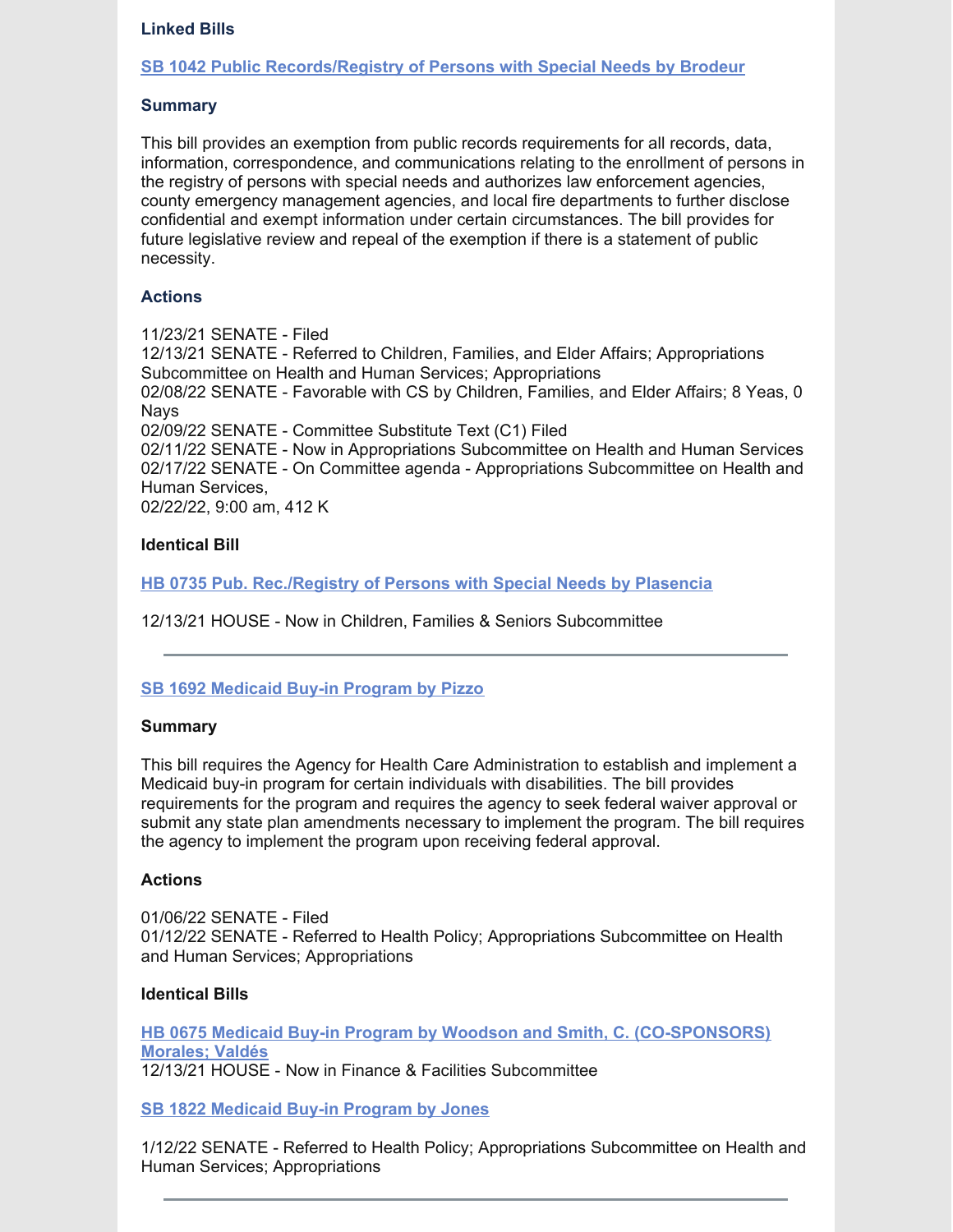## **SB 414 Family Caregiver Certified Nursing Assistant Program by Powell Co-[Sponsors:](https://www.myfloridahouse.gov/Sections/Bills/billsdetail.aspx?BillId=73361&) Book**

#### **Summary**

This bill Requires the Board of Nursing, in consultation with the Agency for Health Care Administration, to develop a program to train and certify family caregivers as certified nursing assistants for a specified purpose. The bill authorizes family caregivers who complete the program to take the nursing assistant competency examination. The bill also provides that caregivers who pass the examination are eligible for certification as a nursing assistant.

#### **Actions**

10/07/21 SENATE - Filed 10/13/21 SENATE - Referred to Health Policy; Appropriations Subcommittee on Health and Human Services; Appropriations 12/02/21 SENATE - Favorable by Health Policy; 7 Yeas, 0 Nays SENATE Now in Appropriations Subcommittee on Health and Human Services

#### **Identical Bills**

**HB 0209 Family [Caregiver](https://www.myfloridahouse.gov/Sections/Bills/billsdetail.aspx?BillId=73306) Certified Nursing Assistant Program by Silvers** 10/06/21 HOUSE - Now in Finance & Facilities Subcommittee

**HB 987 In-person Visitation by Essential Caregivers by Shoaf [CoSponsors:](https://www.myfloridahouse.gov/Sections/Bills/billsdetail.aspx?BillId=75784) Eskamani, Salzman**

#### **Summary**

This bill provides that a resident or client of residential facility, developmental disabilities center, direct service provider, nursing home facility, or assisted living facility has the right to designate an essential caregiver for in-person visits. The bill requires APD and AHCA, as applicable, to develop guidelines and adopt rules relating to essential caregivers.

## **Actions**

12/20/21 HOUSE - Filed 01/07/22 HOUSE - Referred to Finance & Facilities Subcommittee; Children, Families & Seniors Subcommittee; Health & Human Services Committee HOUSE Now in Finance & Facilities Subcommittee 01/27/22 HOUSE - Favorable with CS by Finance & Facilities Subcommittee; 17 Yeas, 0 Nays 02/03/22 HOUSE - Favorable by Children, Families & Seniors Subcommittee; 14 Yeas, 0 Nays HOUSE Now in Health & Human Services Committee

## **Compare Bills**

**SB 0988 Patient [Visitation](https://www.myfloridahouse.gov/Sections/Bills/billsdetail.aspx?BillId=74715&) Rights by Garcia** 02/02/22 SENATE - Now in Appropriations

**SB 1724 [Designation](https://www.myfloridahouse.gov/Sections/Bills/billsdetail.aspx?BillId=76190&) of Essential Caregivers for In-person Visitations by Harrell**

01/12/22 SENATE - Referred to Health Policy; Children, Families, and Elder Affairs; Rules

**SB 1674 - Individual Education Plans by Ausley [Co-Sponsors:](https://www.flsenate.gov/Session/Bill/2022/1674) Rodrigues (R)**

**Summary**